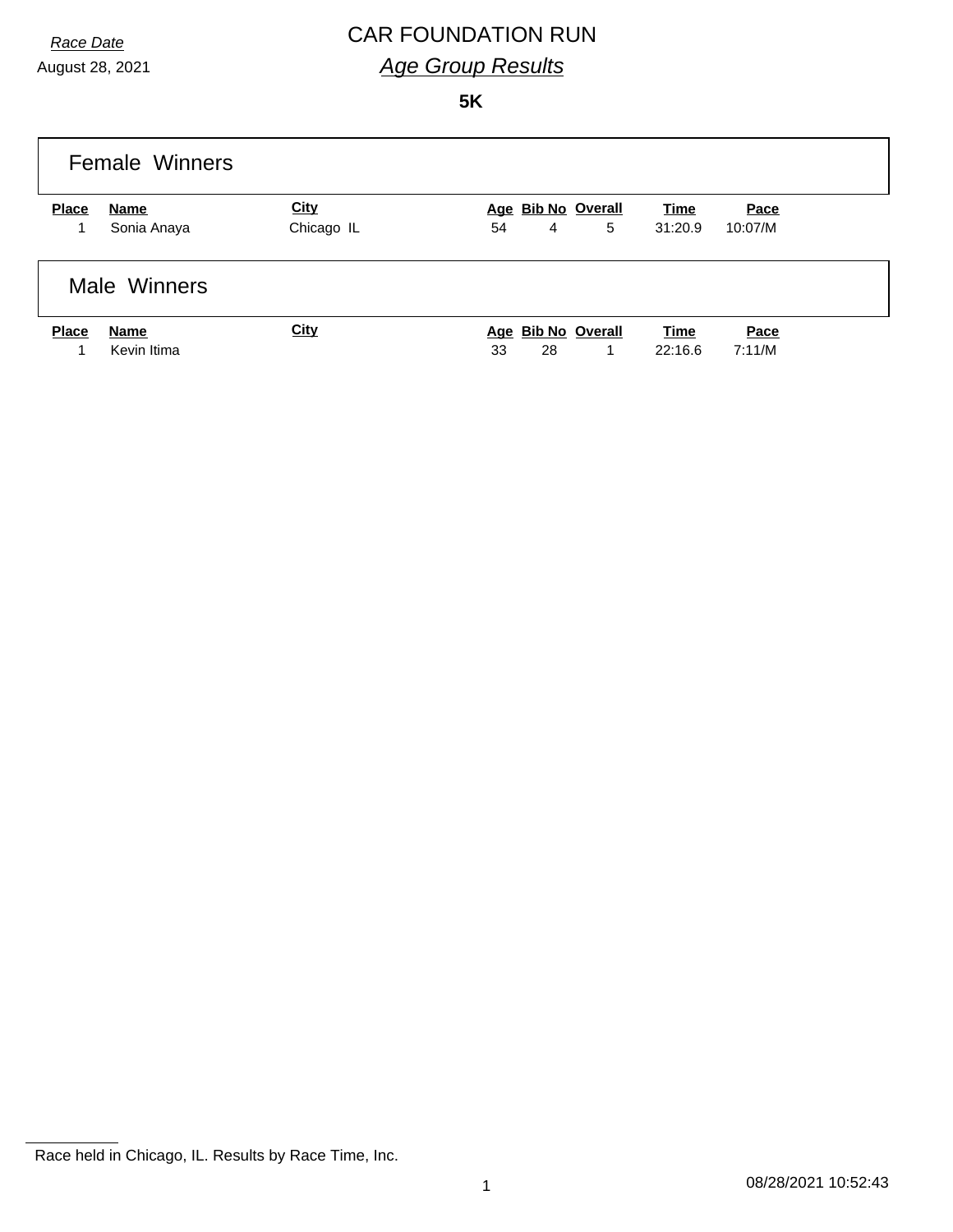August 28, 2021

# *Race Date* CAR FOUNDATION RUN *Age Group Results*

**5K**

|                | Female No Age Provided    |             |    |    |                    |             |         |  |
|----------------|---------------------------|-------------|----|----|--------------------|-------------|---------|--|
| <b>Place</b>   | <b>Name</b>               | <b>City</b> |    |    | Age Bib No Overall | Time        | Pace    |  |
| 1              | Antje Gehrken             |             |    | 22 | 15                 | 39:06.4     | 12:37/M |  |
| 2              | Sarah Ware                |             |    | 75 | 23                 | 46:30.7     | 15:00/M |  |
| 3              | Nykea Pippion-Mcgriff     |             |    | 56 | 31                 | 50:11.0     | 16:11/M |  |
| 4              | Alison Stogsdill          |             |    | 69 | 35                 | 51:26.6     | 16:36/M |  |
| 5              | Maria Milutinovic         |             |    | 44 | 36                 | 51:26.9     | 16:36/M |  |
| 6              | Kelly Skilton             |             |    | 68 | 37                 | 51:27.2     | 16:36/M |  |
| $\overline{7}$ | Megan Mundell             |             |    | 47 | 42                 | 58:13.3     | 18:47/M |  |
| 8              | Mary Mundell              |             |    | 46 | 43                 | 58:13.7     | 18:47/M |  |
| 9              | Veronica Flores           |             |    | 20 | 44                 | 58:14.1     | 18:47/M |  |
| 10             | Evelyn Scott-Phillips     |             |    | 66 | 55                 | 1:07:12.2   | 21:41/M |  |
| 11             | Elaine Anderson           |             | 0  | 5  | 59                 | 1:11:28.1   | 23:03/M |  |
|                | Female 20 and Under       |             |    |    |                    |             |         |  |
| <b>Place</b>   | <b>Name</b>               | <b>City</b> |    |    | Age Bib No Overall | <b>Time</b> | Pace    |  |
| 1              | <b>Ebony Scott</b>        |             | 1  | 65 | 60                 | 1:11:29.0   | 23:04/M |  |
|                | Male 20 and Under         |             |    |    |                    |             |         |  |
| <b>Place</b>   | <b>Name</b>               | City        |    |    | Age Bib No Overall | <b>Time</b> | Pace    |  |
| 1              | <b>Thadd Scott-Larkin</b> |             | 9  | 91 | 61                 | 1:11:29.3   | 23:04/M |  |
|                | Female 21 to 30           |             |    |    |                    |             |         |  |
| <b>Place</b>   | <b>Name</b>               | <b>City</b> |    |    | Age Bib No Overall | <b>Time</b> | Pace    |  |
| 1              | Meganne Miller            |             | 30 | 41 | 6                  | 31:56.9     | 10:18/M |  |
| 2              | Valerie Jacinto           |             | 30 | 29 | 8                  | 33:27.6     | 10:48/M |  |
| 3              | Elizabeth Pe La Paz       |             | 30 | 55 | 9                  | 34:09.3     | 11:01/M |  |
| 4              | Rachel Scheid             |             | 30 | 64 | 46                 | 1:00:10.6   | 19:25/M |  |
|                | Male 21 to 30             |             |    |    |                    |             |         |  |
| <b>Place</b>   | <b>Name</b>               | <b>City</b> |    |    | Age Bib No Overall | <u>Time</u> | Pace    |  |
| $\mathbf{1}$   | Adam Richardson           |             | 30 | 60 | 3                  | 29:05.4     | 9:23/M  |  |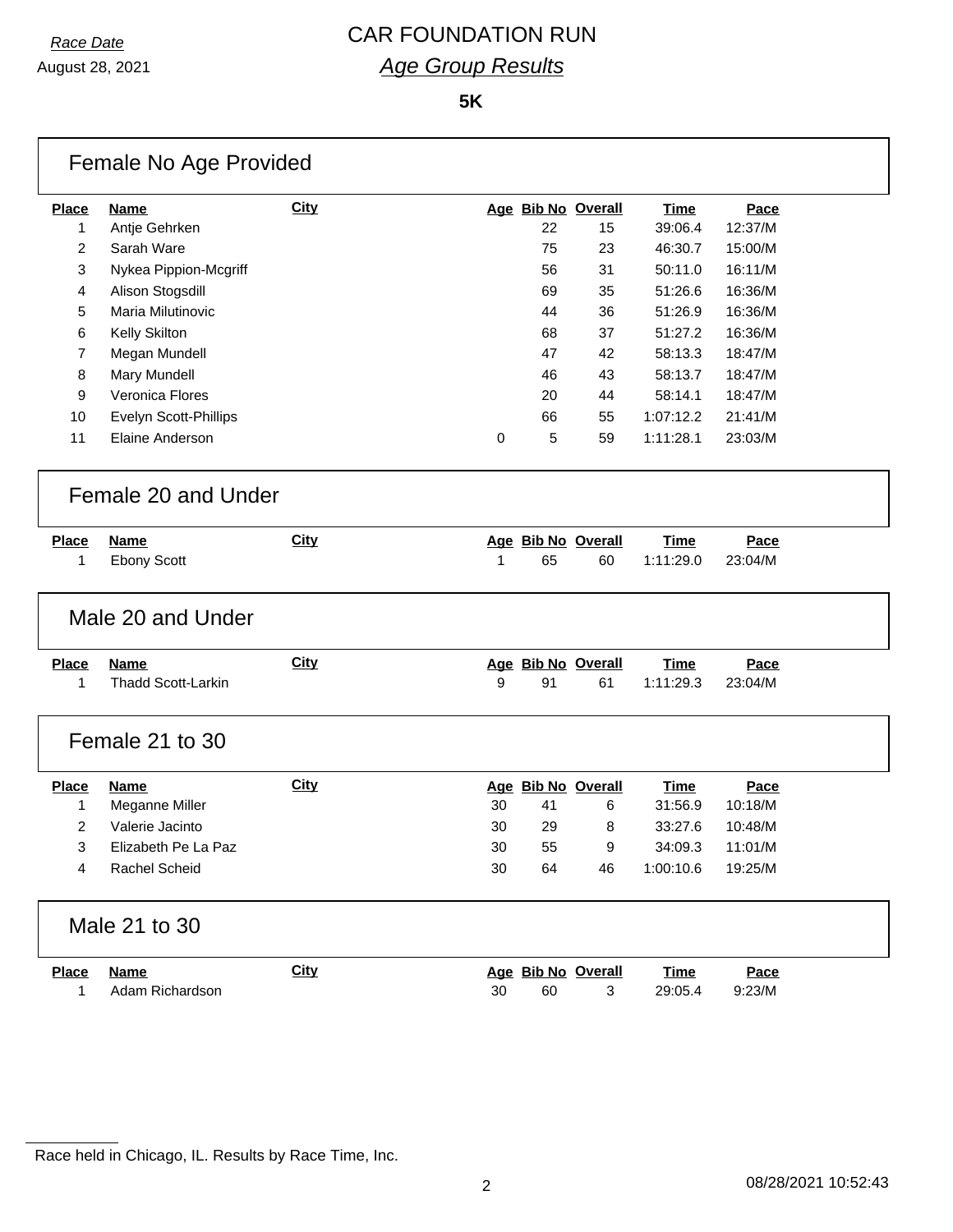August 28, 2021

### *Race Date* CAR FOUNDATION RUN *Age Group Results*

**5K**

| Ana Laura Sandoval<br>Antonia Mills<br><b>Tiffany Jimenez</b><br>Alice Weinert<br>Donna Rogers<br><b>Ariel Rogers</b><br>Lonzetta McKennie<br>Rebecca Thomson<br>Wendy Kazlusky<br>Megan Oswald<br>Male 31 to 40<br><b>Name</b><br>Devon Chandler<br>Kc Kaage<br><b>Credell Reynolds</b><br><b>Travis Williams</b> | <b>City</b>                                                             | 32<br>40<br>38<br>33<br>39<br>34<br>31<br>37<br>40<br>40<br>31<br>32<br>39<br>33 | 63<br>43<br>30<br>76<br>62<br>61<br>38<br>89<br>35<br>54<br>85<br>34<br>83<br>79 | $\overline{7}$<br>13<br>20<br>21<br>24<br>25<br>27<br>45<br>54<br>62<br>Age Bib No Overall<br>$\overline{2}$<br>22<br>32 | 33:13.3<br>39:05.7<br>44:52.8<br>45:01.1<br>48:30.3<br>48:30.5<br>49:02.3<br>59:22.0<br>1:07:12.1<br>1:12:38.4<br><b>Time</b><br>28:32.4<br>45:54.8<br>50:12.4 | 10:43/M<br>12:37/M<br>14:29/M<br>14:31/M<br>15:39/M<br>15:39/M<br>15:49/M<br>19:09/M<br>21:41/M<br>23:26/M<br>Pace<br>9:12/M<br>14:49/M<br>16:12/M |
|--------------------------------------------------------------------------------------------------------------------------------------------------------------------------------------------------------------------------------------------------------------------------------------------------------------------|-------------------------------------------------------------------------|----------------------------------------------------------------------------------|----------------------------------------------------------------------------------|--------------------------------------------------------------------------------------------------------------------------|----------------------------------------------------------------------------------------------------------------------------------------------------------------|----------------------------------------------------------------------------------------------------------------------------------------------------|
|                                                                                                                                                                                                                                                                                                                    |                                                                         |                                                                                  |                                                                                  |                                                                                                                          |                                                                                                                                                                |                                                                                                                                                    |
|                                                                                                                                                                                                                                                                                                                    |                                                                         |                                                                                  |                                                                                  |                                                                                                                          |                                                                                                                                                                |                                                                                                                                                    |
|                                                                                                                                                                                                                                                                                                                    |                                                                         |                                                                                  |                                                                                  |                                                                                                                          |                                                                                                                                                                |                                                                                                                                                    |
|                                                                                                                                                                                                                                                                                                                    |                                                                         |                                                                                  |                                                                                  |                                                                                                                          |                                                                                                                                                                |                                                                                                                                                    |
|                                                                                                                                                                                                                                                                                                                    |                                                                         |                                                                                  |                                                                                  |                                                                                                                          |                                                                                                                                                                |                                                                                                                                                    |
|                                                                                                                                                                                                                                                                                                                    |                                                                         |                                                                                  |                                                                                  |                                                                                                                          |                                                                                                                                                                |                                                                                                                                                    |
|                                                                                                                                                                                                                                                                                                                    |                                                                         |                                                                                  |                                                                                  |                                                                                                                          |                                                                                                                                                                |                                                                                                                                                    |
|                                                                                                                                                                                                                                                                                                                    |                                                                         |                                                                                  |                                                                                  |                                                                                                                          |                                                                                                                                                                |                                                                                                                                                    |
|                                                                                                                                                                                                                                                                                                                    |                                                                         |                                                                                  |                                                                                  |                                                                                                                          |                                                                                                                                                                |                                                                                                                                                    |
|                                                                                                                                                                                                                                                                                                                    |                                                                         |                                                                                  |                                                                                  |                                                                                                                          |                                                                                                                                                                |                                                                                                                                                    |
|                                                                                                                                                                                                                                                                                                                    |                                                                         |                                                                                  |                                                                                  |                                                                                                                          |                                                                                                                                                                |                                                                                                                                                    |
|                                                                                                                                                                                                                                                                                                                    |                                                                         |                                                                                  |                                                                                  |                                                                                                                          |                                                                                                                                                                |                                                                                                                                                    |
|                                                                                                                                                                                                                                                                                                                    |                                                                         |                                                                                  |                                                                                  |                                                                                                                          |                                                                                                                                                                |                                                                                                                                                    |
|                                                                                                                                                                                                                                                                                                                    |                                                                         |                                                                                  |                                                                                  |                                                                                                                          |                                                                                                                                                                |                                                                                                                                                    |
|                                                                                                                                                                                                                                                                                                                    |                                                                         |                                                                                  |                                                                                  |                                                                                                                          |                                                                                                                                                                |                                                                                                                                                    |
|                                                                                                                                                                                                                                                                                                                    |                                                                         |                                                                                  |                                                                                  | 58                                                                                                                       | 1:07:21.3                                                                                                                                                      | 21:44/M                                                                                                                                            |
| Female 41 to 50                                                                                                                                                                                                                                                                                                    |                                                                         |                                                                                  |                                                                                  |                                                                                                                          |                                                                                                                                                                |                                                                                                                                                    |
| <b>Name</b>                                                                                                                                                                                                                                                                                                        | <b>City</b>                                                             |                                                                                  |                                                                                  |                                                                                                                          | <b>Time</b>                                                                                                                                                    | Pace                                                                                                                                               |
|                                                                                                                                                                                                                                                                                                                    |                                                                         |                                                                                  |                                                                                  |                                                                                                                          |                                                                                                                                                                | 11:28/M                                                                                                                                            |
|                                                                                                                                                                                                                                                                                                                    |                                                                         |                                                                                  |                                                                                  |                                                                                                                          |                                                                                                                                                                | 12:23/M                                                                                                                                            |
|                                                                                                                                                                                                                                                                                                                    |                                                                         | 47                                                                               | 24                                                                               | 16                                                                                                                       | 39:06.7                                                                                                                                                        | 12:37/M                                                                                                                                            |
| Crystal Blanton                                                                                                                                                                                                                                                                                                    |                                                                         | 41                                                                               | 12                                                                               | 30                                                                                                                       | 50:05.9                                                                                                                                                        | 16:10/M                                                                                                                                            |
|                                                                                                                                                                                                                                                                                                                    |                                                                         |                                                                                  |                                                                                  |                                                                                                                          |                                                                                                                                                                | 16:30/M                                                                                                                                            |
| Joanna Dzior                                                                                                                                                                                                                                                                                                       |                                                                         | 50                                                                               | 86                                                                               | 38                                                                                                                       | 55:20.1                                                                                                                                                        | 17:51/M                                                                                                                                            |
| Thania Mendoza                                                                                                                                                                                                                                                                                                     |                                                                         | 43                                                                               | 39                                                                               | 40                                                                                                                       |                                                                                                                                                                | 18:01/M                                                                                                                                            |
| Keisha Williams                                                                                                                                                                                                                                                                                                    |                                                                         | 45                                                                               | 78                                                                               | 47                                                                                                                       | 1:00:48.6                                                                                                                                                      | 19:37/M                                                                                                                                            |
| <b>Christina Benavides</b>                                                                                                                                                                                                                                                                                         |                                                                         | 41                                                                               | 11                                                                               | 48                                                                                                                       | 1:03:10.7                                                                                                                                                      | 20:23/M                                                                                                                                            |
| <b>Christy Toy</b>                                                                                                                                                                                                                                                                                                 |                                                                         | 45                                                                               | 70                                                                               | 51                                                                                                                       | 1:06:47.1                                                                                                                                                      | 21:33/M                                                                                                                                            |
| <b>Lindsay Miller</b>                                                                                                                                                                                                                                                                                              |                                                                         | 42                                                                               | 40                                                                               | 52                                                                                                                       | 1:07:00.7                                                                                                                                                      | 21:37/M                                                                                                                                            |
|                                                                                                                                                                                                                                                                                                                    | Anna Quiroz<br>Sharon Aguilera<br>Tammy Hajjar Miller<br>Michelle Flagg |                                                                                  | 47<br>43<br>47                                                                   | 80<br>$\overline{c}$<br>92<br>Male 41 to 50                                                                              | Age Bib No Overall<br>10<br>12<br>33                                                                                                                           | 35:32.9<br>38:23.7<br>51:09.3<br>55:52.3                                                                                                           |

| Place | Name             | <u>City</u> |     | Age Bib No Overall |    | Time            | <u>Pace</u> |
|-------|------------------|-------------|-----|--------------------|----|-----------------|-------------|
|       | 1 Adam Wesselink |             | 43. |                    | 14 |                 |             |
|       | Bernie Miller    |             | 50  | 82                 |    | 39:07.0 12:37/M |             |